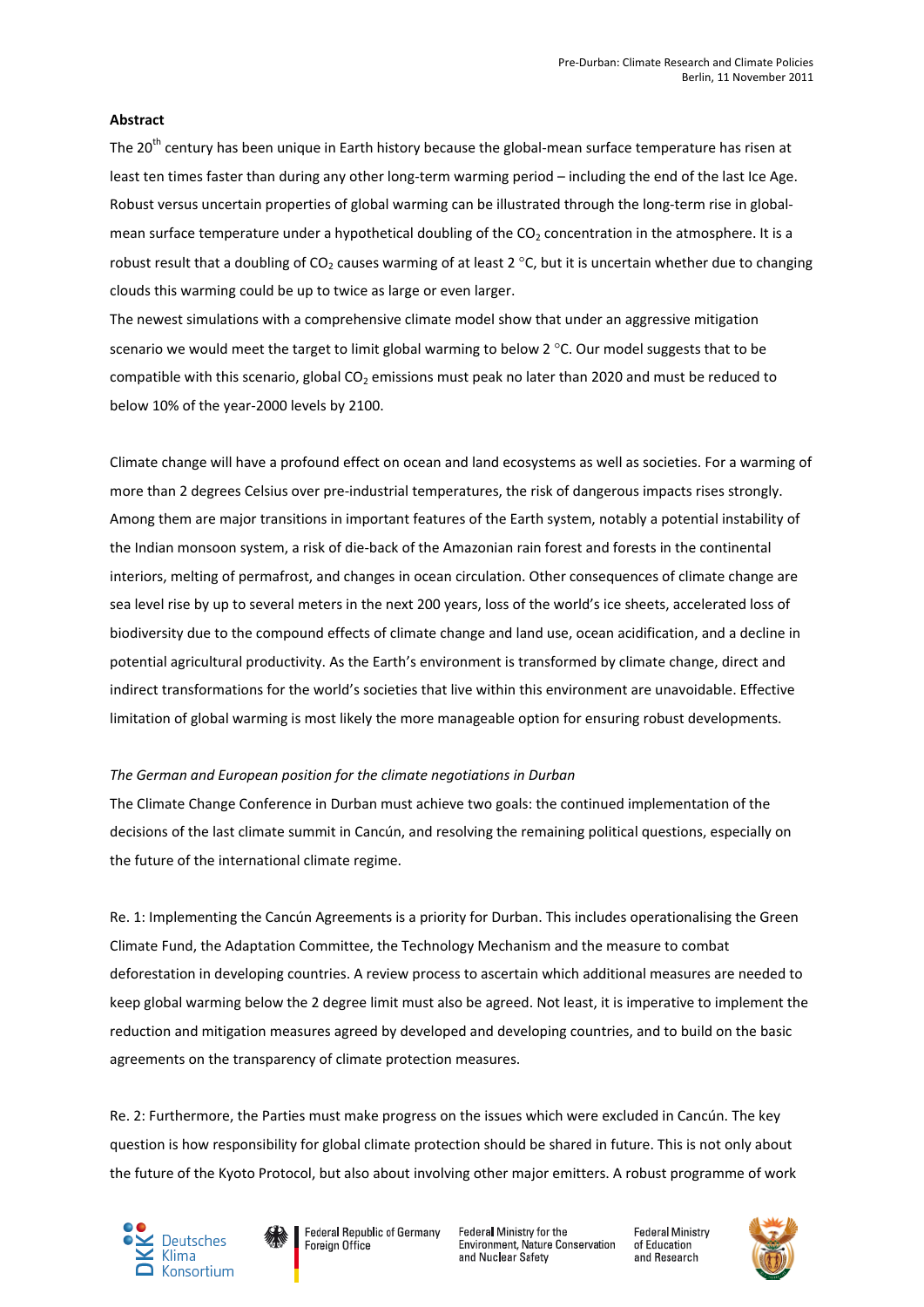with timelines should be agreed which envisages the development of a legal instrument for countries not bound by the Kyoto Protocol. If this can be achieved together with improvements to some of the Kyoto Protocol instruments, the EU would be open to a second commitment period under the Kyoto Protocol as part of the transition process. The Parties should also begin working out a joint understanding of which contributions from which countries would represent a fair distribution of the reductions needed. The long-term target of Germany and the EU remains a comprehensive and legally binding climate agreement within the UN framework which commits all major emitters. This will put us on a course which enables us to keep within the 2 degree upper limit. In Durban, concrete steps and directly effective transition regulations should be agreed to this end.

# *The Role of Climate Diplomacy*

For the first time in modern human history our physical environment is set to change substantially. With climate change affecting e.g. territories, availability of clean water, agricultural production and energy availability, we have to rethink our set of rules for global governance. Diplomacy needs to address the risks and opportunities related to this transformation and to prepare the ground for a geopolitical change management. An important building-block in this regard was the first-ever statement adopted by the Security Council on July 20, 2011 during the German presidency, acknowledging the link between climate change and international security.

With the creation of the EU's External Action Service the time has come to rethink also the role of climate diplomacy within the EU. A joint British-German initiative set the topic on the EU's Foreign Affairs Council agenda. The latter committed itself to a more active EU climate diplomacy in its conclusion of July 18, 2011 Germany's Climate Diplomacy pursues three aims: supporting the UNFCCC negotiation process, lobbying for ambitious climate policies worldwide and taking up the mainstream Foreign Policy challenges of climate change. Foreign missions have a pivotal role to play in this regard. Whereas the UNFCCC negotiation process continues to be the core of activity we need to complement the experts' talks with a holistic approach taking into account the manifold interests that exert their influence over climate policies worldwide.





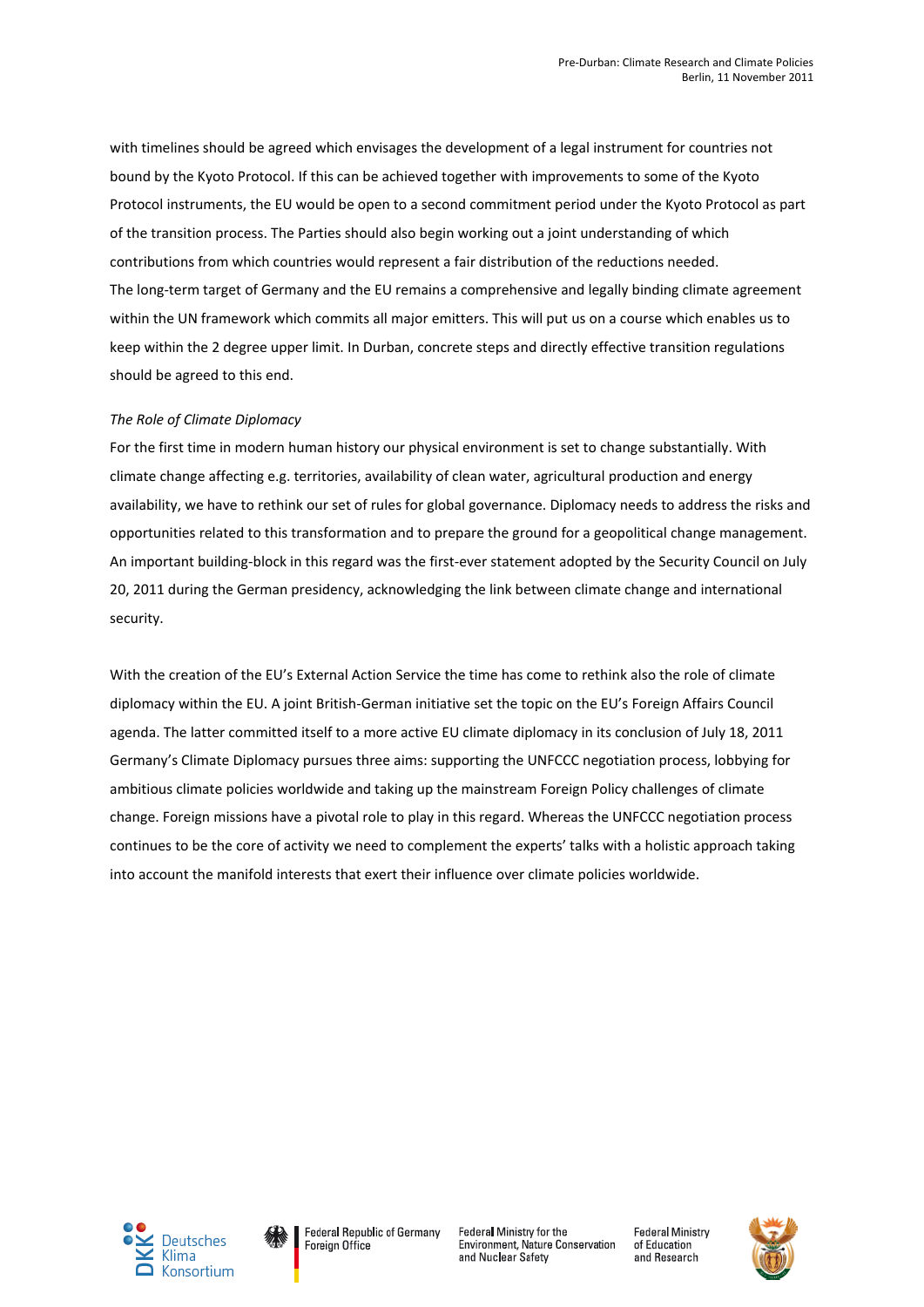### **Zusammenfassung**

Das 20. Jahrhundert ist einzigartig in der Erdgeschichte, weil die global gemittelte Oberflächentemperatur mindestens zehn Mal schneller angestiegen ist als während jeder anderen längeren Erwärmungsperiode – einschließlich des Endes der letzten Eiszeit.

Robuste und unsichere Eigenschaften der globalen Erwärmung können am Beispiel der Erhöhung der global gemittelten Oberflächentemperatur bei einer hypothetischen Verdoppelung der atmosphärischen CO<sub>2</sub>-Konzentration gegenübergestellt werden. Dass die Verdoppelung von CO<sub>2</sub> eine Erwärmung von mindestens 2 C verursacht, ist ein robustes Ergebnis; unsicher ist, ob diese Erwärmung durch Veränderungen in den Wolken bis zu doppelt so hoch sein könnte oder sogar noch höher.

Die neuesten Simulationen mit einem umfassenden Klimamodell zeigen, dass unter einem aggressiven Mitigationsszenario die globale Erwärmung auf unter 2 °C begrenzt werden könnte. Um mit diesem Szenario kompatibel zu sein, dürfen die globalen CO<sub>2</sub>-Emissionen ihr Maximum nicht später als 2020 erreichen und müssen bis zum Jahr 2100 auf weniger als 10% derjenigen des Jahres 2000 reduziert werden.

Die Folgen des Klimawandels werden tiefgreifende Auswirkungen sowohl auf die Ökosysteme des Lands und der Meere als auch auf die Gesellschaften der Erde haben. Bei einer Erwärmung um mehr als zwei Grad gegenüber dem vorindustriellen Temperaturniveau steigt das Risiko gefährlicher Folgen stark an. Dazu zählen größere Umbrüche in wichtigen Eigenschaften des Erdsystems, insbesondere eine mögliche Instabilität des indischen Monsoonsystems, das Risiko einer Degradierung der Regenwälder des Amazonas und der Wälder im Innern der Kontinente, das Schmelzen des Permafrostes und Veränderungen in der Ozeanzirkulation. Andere Folgen des Klimawandels sind ein Anstieg des Meeresspiegels um bis zu einigen Metern in den kommenden 200 Jahren, das Verschwinden der Eisschilde der Welt, beschleunigter Verlust von Biodiversität durch die gemeinsamen Effekte von Klimawandel und Landnutzung, Versauerung der Ozeane und ein Sinken der potenziellen landwirtschaftlichen Produktivität. Eine solche Transformation der globalen Umwelt infolge des Klimawandels macht direkte und indirekte Transformationen auch in den Gesellschaften der Welt, welche in dieser Umwelt leben, unvermeidbar. Eine effektive Begrenzung der globalen Erwärmung scheint unter den vorhandenen Optionen besser beherrschbar, um robuste Entwicklungschancen zu sichern.

# *Die deutsche und europäische Position für die Klimaverhandlungen in Durban*

Die Klimakonferenz von Durban muss zweierlei leisten: die weitere Umsetzung der Entscheidungen vom letzten Klimagipfel von Cancún sowie die Adressierung der noch ungelösten politischen Fragen, v.a. zur Zukunft des internationalen Klimaregimes.

Zu 1: Die Implementierung der Cancún -Entscheidungen ist eine Priorität für Durban. Dazu gehört die Operationalisierung des globalen Klimafonds genauso wie des Anpassungskommittees, des Technologiemechanismus und der Maßnahme gegen Entwaldung in Entwicklungsländern. Ebenfalls muss ein Überprüfungsprozess zur Feststellung, welche zusätzlichen Maßnahmen zur Einhaltung der 2-Grad-Obergrenze erforderlich sind, vereinbart werden. Nicht zuletzt gilt es, die vereinbarten Minderungsmaßnahmen von





Federal Republic of Germany Foreign Office

Federal Ministry for the Environment, Nature Conservation and Nuclear Safety